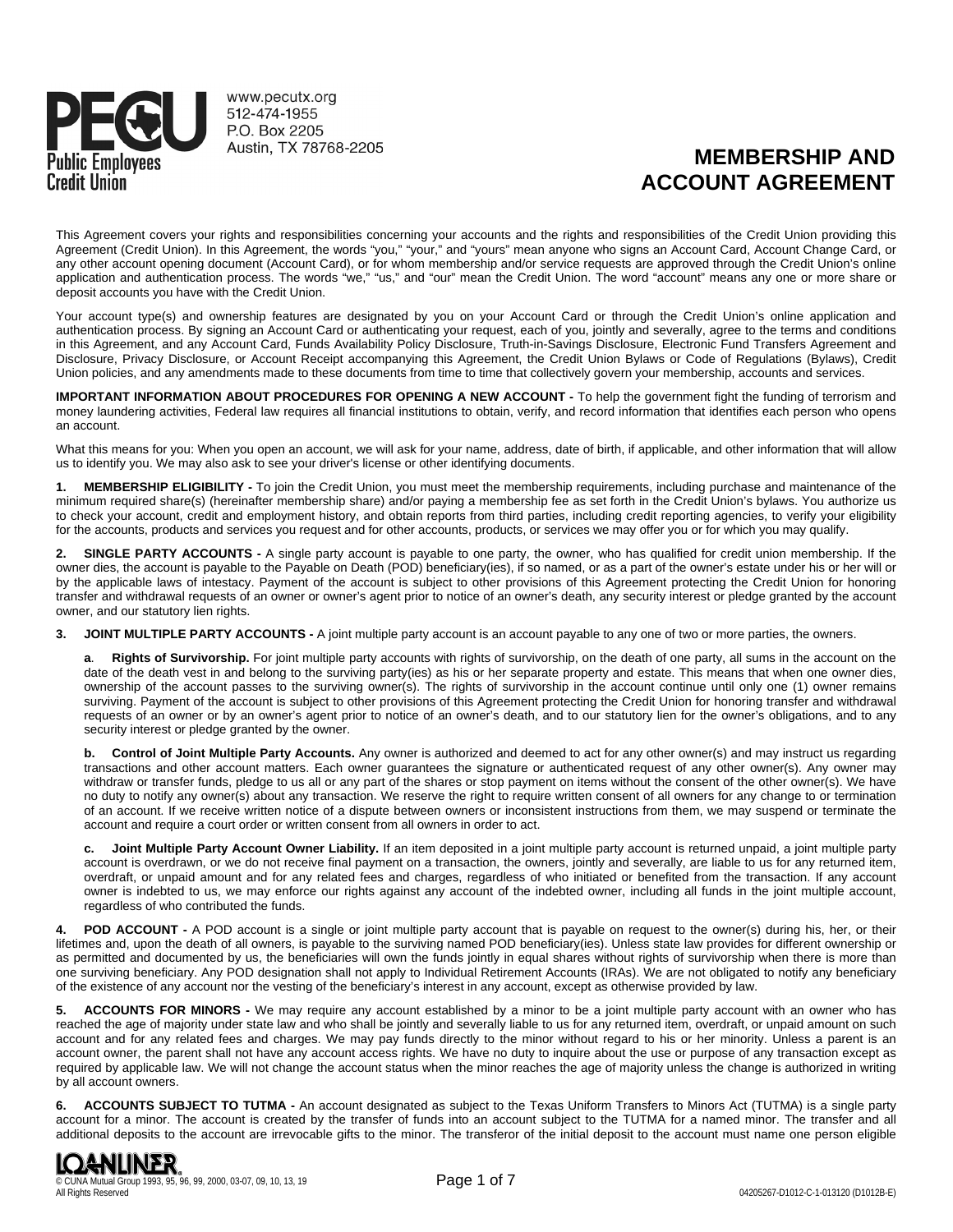under the TUTMA to serve as custodian of the account. The custodian has possession and control of the account and is required by law to manage the account for the exclusive right and benefit of the minor and, barring a court order otherwise, is the only party authorized to make deposits, withdrawals, or close the account. We have no duty to inquire about the use or purpose of any transaction except as required by applicable law. If the custodian dies without a successor custodian already named for the account, we may suspend the account until a successor custodian is named, we receive instructions from any person authorized by law to withdraw funds, or we receive a court order authorizing withdrawals.

**7. CONVENIENCE ACCOUNT -** A convenience account is an account established by one or more parties, the owners, who have authorized one or more other persons, the convenience signers, to make transactions to the account. All sums on deposit in a convenience account may be paid or delivered to the account, to the owner(s), or to the convenience signer(s) for the convenience of the owner(s). The convenience signer(s) have no ownership interest in a convenience account and no voting rights in the Credit Union. The deposit of funds to a convenience account does not affect the title to the deposit and does not constitute a gift to a convenience signer of the deposit, any additions, or any accruals. If anyone other than an account owner makes a deposit to a convenience account, the deposit and any additions and accruals are deemed to have been made by an owner. Upon the death of the last surviving owner, ownership of a convenience account passes as a part of the owner's estate under his or her will or by the applicable laws of intestacy; a convenience signer has no right of survivorship in the account. We may continue to pay funds in a convenience account to the convenience signer(s) until we receive written notice from any account owner not to make payment to a convenience signer(s) or until we receive written notice of the death of the last account owner. We have no duty to inquire about the use or purpose of any transaction made by a convenience signer for a convenience account except as required by applicable law.

**8. DEPOSIT OF FUNDS REQUIREMENTS -** Funds may be deposited to any account, in any manner approved by the Credit Union in accordance with the requirements set forth in the Truth-in-Savings Disclosure. Deposits made by mail, at night depositories, or at unstaffed facilities are not our responsibility until we receive them. We reserve the right to refuse or to return any deposit.

**a. Endorsements.** We may accept transfers, checks, drafts, and other items for deposit into any of your accounts if they are made payable to, or to the order of, one or more account owners even if they are not endorsed by all payees. You authorize us to supply missing endorsements of any owners if we choose. If a check, draft, or item that is payable to two or more persons is ambiguous as to whether it is payable to either or both, we may process the check, draft, or item as though it is payable to either person. If an insurance, government, or other check or draft requires an endorsement, we may require endorsement as set forth on the item. Endorsements must be made on the back of the check or draft within 1½ inches of the top edge, although we may accept endorsements outside this space. However, any loss we incur from a delay or processing error resulting from an irregular endorsement or other markings by you or any prior endorser will be your responsibility. If we offer a remote deposit capture service and you have been approved to use the service to make deposits to your account, you agree that, prior to transmitting check or draft images, you will restrictively endorse each original check or draft in accordance with any other agreement with us that governs this service.

**b. Collection of Items.** We act only as your agent and we are not responsible for handling items for deposit or collection beyond the exercise of ordinary care. We are not liable for the loss of an item in transit or the negligence of any correspondent. Each correspondent will only be liable for its own negligence. We may send any item for collection. Items drawn on an institution located outside the United States are handled on a collection basis only. You waive any notice of nonpayment, dishonor, or protest regarding items we purchase or receive for credit or collection to your account. We reserve the right to pursue collection of previously dishonored items at any time, including giving a payor financial institution extra time beyond any midnight deadline limits.

**c. Restrictive Legends.** Some checks and drafts contain restrictive legends or similar limitations on the front of the item. Examples of restrictive legends include "two signatures required," "void after 60 days," and "not valid over \$500.00." We are not liable for payment of any check or draft contrary to a restrictive legend or other limitation contained in or on the item unless we have specifically agreed in writing to the restriction or **limitation** 

**d. Final Payment.** All checks, drafts, automated clearinghouse (ACH) transfers or other items credited to your account are provisional until we receive final payment. If final payment is not received, we may charge your account for the amount of such items and impose a returned item fee on your account. Any collection fees we incur may be charged to your account. We reserve the right to refuse or return any item or fund transfer.

**e. Direct Deposits.** We may offer direct deposit services, including preauthorized deposits (e.g., payroll checks, Social Security or retirement checks, or other government checks) or preauthorized transfers from other accounts. You must authorize direct deposits or preauthorized transfers by completing a separate authorization document. You must notify us if you wish to cancel or change a direct deposit or preauthorized transfer. Any cancellation or change will become effective once we receive notice from you and have a reasonable period of time to act on your request. If your account is overdrawn, you authorize us to deduct the amount your account is overdrawn from any deposit, including deposits of government payments or benefits. If we are required to reimburse the U.S. Government for any benefit payment directly deposited into your account, we may deduct the amount returned from any of your accounts, unless prohibited by law.

**f. Adverse Claims.** Upon written or oral notice from any party of a claim or an item deposited that is being returned, or for financial transaction that may be in question, the Credit Union may place a hold on the account. In such case, you agree to hold the Credit Union harmless for its failure and refusal to honor any item drawn on your account or any other withdrawal instruction. The Credit Union may make a good faith attempt to reach you by phone at the number on your files on the day that the notice is received. If the Credit Union is unsuccessful in reaching you by phone, a letter will be mailed to the address on the record.

**g. Crediting of Deposits.** Deposits will be credited to your account on the day we consider them received as stated in our Funds Availability Policy Disclosure.

## **9. ACCOUNT ACCESS**

**a. Authorized Signature.** Your signature on the Account Card, or authentication and approval of your account, authorizes your account access. We will not be liable for refusing to honor any item or instruction if we believe the signature is not genuine. If you have authorized the use of a facsimile signature, we may honor any check or draft that appears to bear your facsimile signature, even if it was made by an unauthorized person. You authorize us to honor transactions initiated by a third person to whom you have given your account information, even if you do not authorize a particular transaction.

**b. Access Options.** You may access your account(s) in any manner we permit including, for example, in person at one of our branch offices, at an ATM or point-of-sale device, or by mail, telephone, automatic transfer, internet access or mobile application. We may return as unpaid any check or draft drawn on a form we do not provide, and you are responsible for any losses, expenses or fees we incur as a result of handling such a check or draft. We have the right to review and approve any form of power of attorney and may restrict account withdrawals or transfers. We may refuse to honor a power of attorney if our refusal is conducted in accordance with applicable state law.

**c. Credit Union Examination.** We may disregard any information on any check or draft other than the signature of the drawer, the amount of the item, and any magnetic encoding. You agree that we do not fail to exercise ordinary care in paying an item solely because our procedures do not provide for sight examination of items.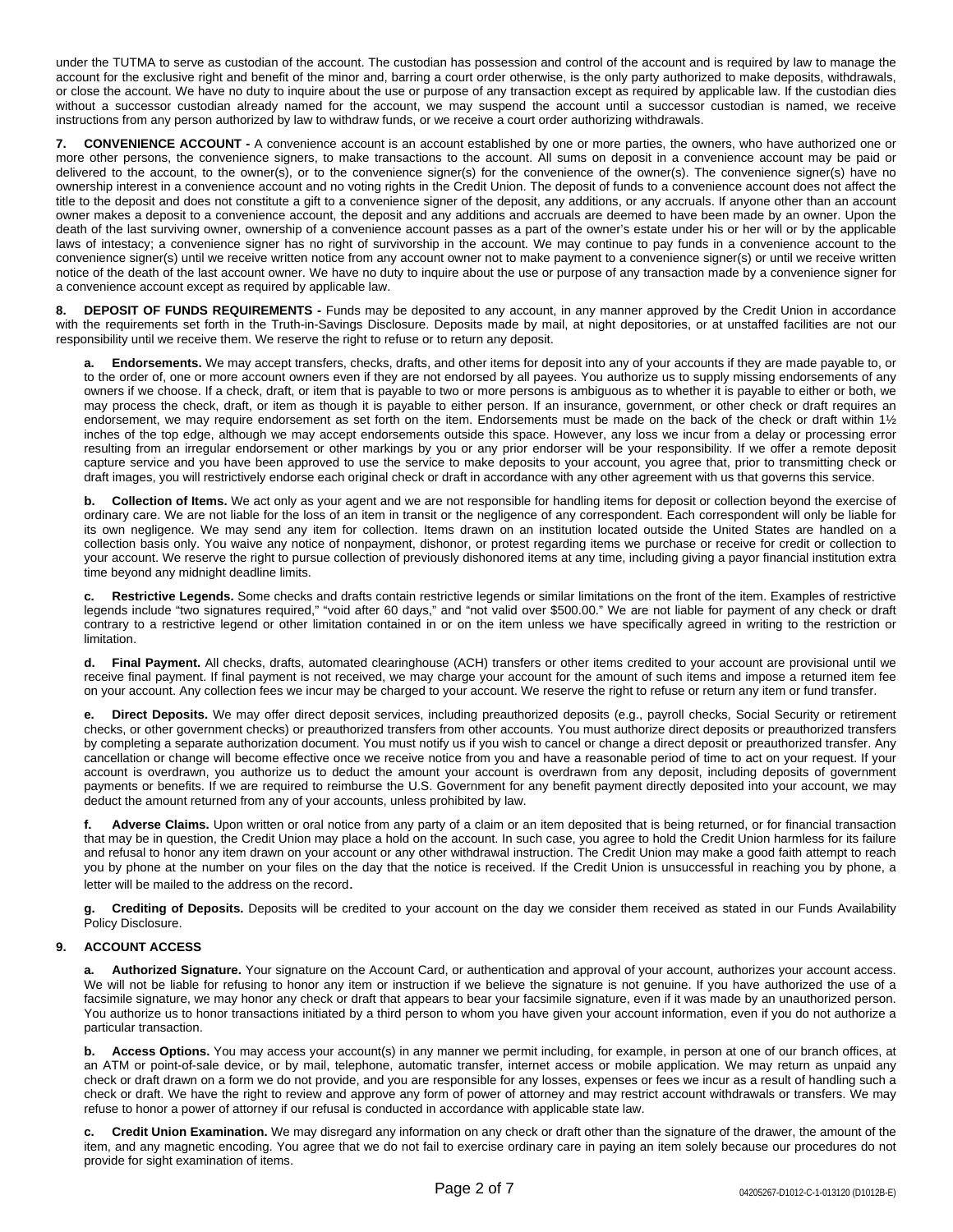**10. FUND TRANSFERS -** Fund transfers we permit that are subject to Article 4A of the Uniform Commercial Code, such as wire transfers, will be subject to such provisions of the Uniform Commercial Code as enacted by the state where the main office of the Credit Union is located, except as otherwise provided in this Agreement. ACH transfers are subject to rules of the National Automated Clearinghouse Association (NACHA). We may execute certain requests for fund transfers by Fedwire which are subject to the Federal Reserve Board's Regulation J.

Authorization for Transfers/Debiting of Accounts. You may make or order fund transfers to or from your account. We will debit your account for the amount of a fund transfer from your account and will charge your account for any fees related to the transfer.

**b. Right to Refuse to Make Transfers/Limitation of Liability.** Unless we agree otherwise in writing, we reserve the right to refuse to execute any payment order to transfer funds to or from your account. We are not obligated to execute any payment order to transfer funds out of your account if the amount of the requested transfer plus applicable fees exceeds the available balance in your account. We are not liable for errors, delays, interruptions or transmission failures caused by third parties or circumstances beyond our control including mechanical, electronic or equipment failure. In addition, we will not be liable for consequential, special, punitive or indirect loss or damage you may incur in connection with fund transfers to or from your account.

**c. No Notice Required.** We will not provide you with notice when fund transfers are credited to your account. You will receive notice of such credits on your account statements. You may contact us to determine whether a payment has been received.

Interest Payments. If we fail to properly execute a payment order and such action results in a delay in payment to you, we will pay you dividends or interest, whichever applies to your account, for the period of delay as required by applicable law. You agree that the dividend or interest rate paid to you will be based on the lowest nominal dividend or interest rate we were paying on any account during that period.

**e. Provisional Credit for ACH Transactions.** We may provisionally credit your account for an ACH transfer before we receive final settlement. If we do not receive final settlement, we may reverse the provisional credit or require you to refund us the amount provisionally credited to your account, and the party originating the transfer will not be considered to have paid you.

**f. Payment Order Processing and Cut-off Times.** Payment orders we accept will be executed within a reasonable time of receipt. Unless we have agreed otherwise in writing, a payment order may not necessarily be executed on the date it is received or on a particular date you specify. Cut-off times may apply to the receipt, execution and processing of fund transfers, payment orders, cancellations, and amendments. Fund transfers, payment orders, cancellations, and amendments received after a cut-off time may be treated as having been received on the next fund transfer business day. Information about any cut-off times is available upon request. From time to time, we may need to temporarily suspend processing of a transaction for greater scrutiny or verification in accordance with applicable law. This action may affect settlement or availability of the transaction.

**g. Identifying Information.** If your payment order identifies the recipient and any financial institution by name and account or other identifying number, the Credit Union and any other financial institutions facilitating the transfer may rely strictly on the account or other identifying number, even if the number identifies a different person or financial institution.

**h. Amendments and Cancellations of Payment Orders.** Any account owner may amend or cancel a payment order regardless of whether that person initiated the order. We may refuse requests to amend or cancel a payment order that we believe will expose the Credit Union to liability or loss. Any request to amend or cancel a payment order that we accept will be processed within a reasonable time after it is received. You agree to hold us harmless from and indemnify us for all losses and expenses resulting from any actual or attempted amendment or cancellation of a payment order.

Security Procedures. We may require you to follow a security procedure to execute, amend or cancel a payment order so that we may verify the authenticity of the order, amendment or cancellation. You agree that the security procedure established by separate agreement between you and the Credit Union is commercially reasonable. If you refuse to follow a commercially reasonable security procedure that we offer, you agree to be bound by any payment order, whether authorized or not, that is issued in your name and accepted by us in good faith in accordance with the security procedure you choose.

**j. Duty to Report Unauthorized or Erroneous Fund Transfers.** You must exercise ordinary care to identify and report unauthorized or erroneous fund transfers on your account. You agree that you will review your account(s) and periodic statement(s). You further agree you will notify us of any unauthorized or erroneous transfers within the time frames described in the "Statements" section of this Agreement.

**k. Recording Telephone Requests.** You agree that we may record payment order, amendment and cancellation requests as permitted by applicable law.

**l. Remittance Transfers.** A "remittance transfer" is an electronic transfer of funds of more than \$15.00 which is requested by a sender and sent to a designated recipient in a foreign country by a remittance transfer provider. If we act as a remittance transfer provider and conduct a remittance transfer(s) on your behalf, the transaction(s) will be governed by 12 C.F.R. part 1005, subpart B - Requirements for remittance transfers. Terms applicable to such transactions may vary from those disclosed herein and will be disclosed to you at the time such services are requested and rendered in accordance with applicable law.

**11. ACCOUNT RATES AND FEES -** We pay account earnings and assess fees against your account as set forth in the Truth-in-Savings Disclosure and Schedule of Fees and Charges. We may change the Truth-in-Savings Disclosure or Schedule of Fees and Charges at any time and will notify you as required by law.

#### **12. TRANSACTION LIMITATIONS**

**a. Withdrawal Restrictions.** We will pay checks or drafts, permit withdrawals, and make transfers from the available balance in your account. The availability of funds in your account may be delayed as described in our Funds Availability Policy Disclosure. We may also pay checks or drafts, permit withdrawals, and make transfers when you have an insufficient available balance in your account if you have established an overdraft protection plan or, if you do not have such a plan with us, in accordance with our overdraft payment policy.

We may refuse to allow a withdrawal in some situations and will advise you accordingly if, for example: (1) there is a dispute between account owners (unless a court has ordered the Credit Union to allow the withdrawal); (2) a legal garnishment or attachment is served; (3) the account secures any obligation to us; (4) required documentation has not been presented; or (5) you fail to repay a credit union loan on time. We may require you to give written notice of 7 to 60 days before any intended withdrawals.

**b. Transfer Limitations.** We may limit the dollar amount or the number of transfers from your account. Please consult your Truth-in-Savings Disclosure or your Electronic Fund Transfers Agreement and Disclosure.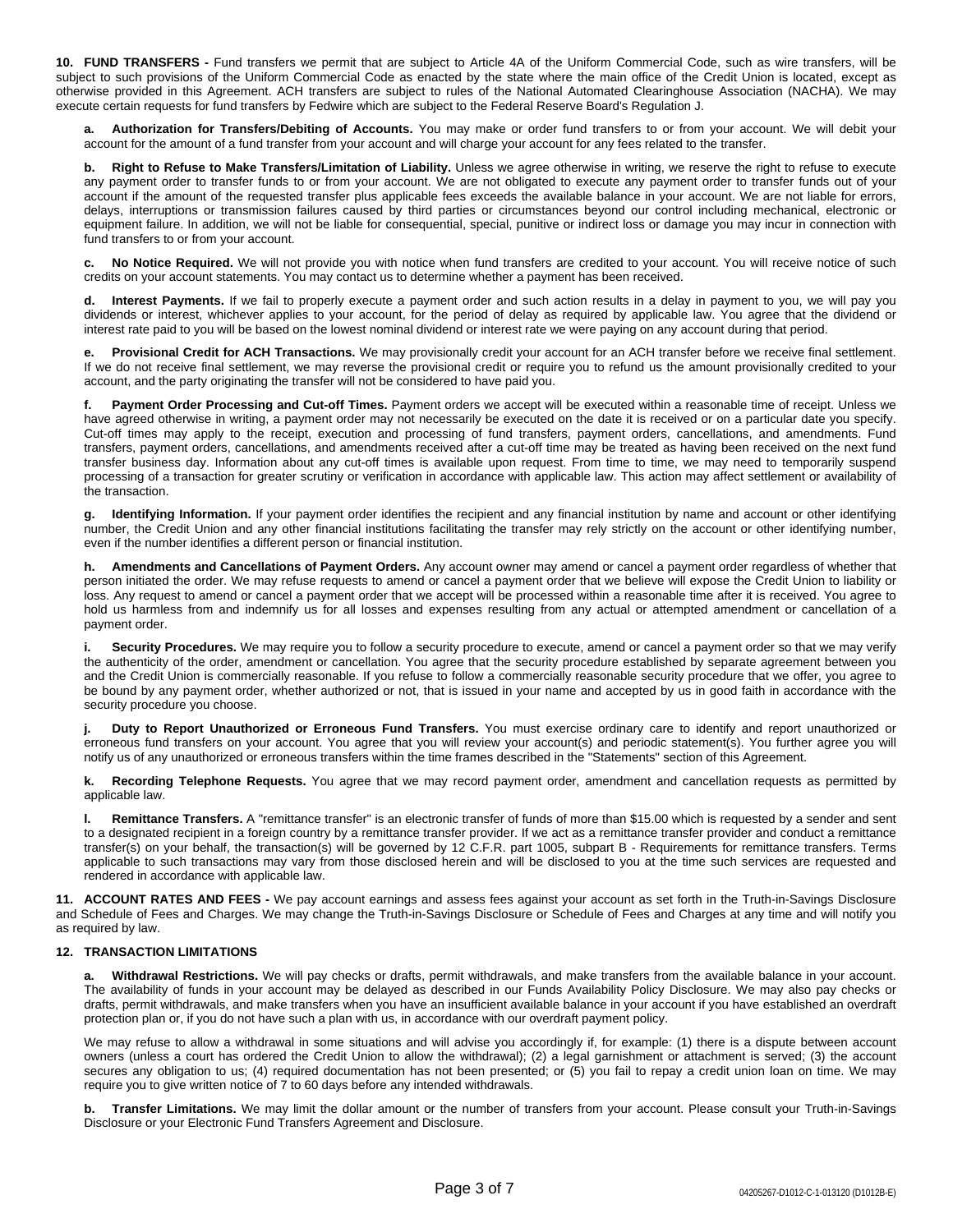**13. CERTIFICATE ACCOUNTS -** Any term share, share certificate, time deposit or certificate of deposit account (certificate account), whichever we offer as allowed by applicable federal or state law, is subject to the terms of this Agreement, the Truth-in-Savings Disclosure, the Account Receipt for each account, and any other documents we provide for the account, the terms of which are incorporated herein by reference.

#### **14. OVERDRAFTS**

**a. Payment of Overdrafts.** If, on any day, the available balance in your share or deposit account is not sufficient to pay the full amount of a check, draft, transaction, or other item, plus any applicable fee, that is posted to your account, we may return the item or pay it, as described below. The Credit Union's determination of an insufficient available account balance may be made at any time between presentation and the Credit Union's midnight deadline with only one review of the account required. We do not have to notify you if your account does not have a sufficient available balance in order to pay an item. Your account may be subject to a fee for each item regardless of whether we pay or return the item. We may charge a fee each time an item is submitted or resubmitted for payment; therefore, you may be assessed more than one fee as a result of a returned item and resubmission(s) of the returned item.

If we offer standard overdraft services, this service allows us to authorize payment for the following types of transactions regardless of whether your share or deposit account has sufficient funds: (1) share drafts/checks and other transactions made using your checking account, except as otherwise described below; (2) automatic bill payments; (3) and ACH transactions. For ATM and one-time debit card transactions, you must affirmatively consent to such coverage. Without your consent, the Credit Union may not authorize and pay an ATM or one-time debit card transaction that will result in insufficient funds in your account. If you have established a service linking your share or deposit account with other individual or joint accounts, you authorize us to transfer funds from another account of yours to cover an insufficient item, including transfers from a share or deposit account, an overdraft line-of-credit account, or other account you so designate. Services and fees for these transactions are shown in the document the Credit Union uses to capture your affirmative consent and the Schedule of Fees and Charges.

Except as otherwise agreed in writing, if we exercise our right to use our discretion to pay such items that result in an insufficiency of funds in your account, we do not agree to pay them in the future and may discontinue coverage at any time without notice. If we pay these items or impose a fee that results in insufficient funds in your account, you agree to pay the insufficient amount, including the fee assessed by us, in accordance with our standard overdraft services or any other service you may have authorized with us or, if you do not have such protections with us, in accordance with any overdraft payment policy we have, as applicable.

**b. How Transactions are Posted to Your Account.** Basically, there are two types of transactions that affect your account: credits (deposits of money into your account) and debits (payments out of your account). It is important to understand how each is applied to your account so that you know how much money you have and how much is available to you at any given time. This section explains generally how and when we post transactions to your account.

**Credits.** Deposits are generally added to your account when we receive them. However, in some cases when you deposit a check, the full amount of the deposit may not be available to you at the time of deposit. Please refer to the Funds Availability Policy Disclosure for details regarding the timing and availability of funds from deposits.

**Debits.** There are several types of debit transactions. Common debit transactions are generally described below. Keep in mind that there are many ways transactions are presented for payment by merchants, and we are not necessarily in control of when transactions are received.

- **• Checks.** When you write a check, it is processed through the Federal Reserve system. We receive data files of cashed checks from the Federal Reserve each day. The checks drawn on your account are compiled from these data files and paid each day. We process the payments from low to high dollar value.
- **• ACH Payments.** We receive data files every day from the Federal Reserve with Automated Clearing House (ACH) transactions. These include, for example, automatic bill payments you have authorized. ACH transactions for your account are posted throughout the day in order of receipt.
- **• PIN-Based Debit Card Purchase Transactions.** These are purchase transactions using your debit card for which a merchant may require you to enter your personal identification number (PIN) at the time of sale. They are processed through a PIN debit network. These transactions are similar to ATM withdrawal transactions because the money is usually deducted from your account immediately at the time of the transaction. However, depending on the merchant, a PIN-based transaction may not be immediately presented for payment.
- **• Signature-Based Debit Card Purchase Transactions.** These are purchase transactions using your debit card that are processed through a signature-based network. Rather than entering a PIN, you typically sign for the purchase; however, merchants may not require your signature for certain transactions. Merchants may seek authorization for these types of transactions. The authorization request places a hold on funds in your account when the authorization is completed. The "authorization hold" will reduce your available balance by the amount authorized but will not affect your actual balance. The transaction is subsequently processed by the merchant and submitted to us for payment. This can happen hours or sometimes days after the transaction, depending on the merchant and its payment processor. These payment requests are received in real time throughout the day and are posted to your account when they are received.

The amount of an authorization hold may differ from the actual payment because the final transaction amount may not yet be known to the merchant when you present your card for payment. For example, if you use your debit card at a restaurant, a hold will be placed in an amount equal to the bill presented to you; but when the transaction posts, it will include any tip that you may have added to the bill. This may also be the case where you present your debit card for payment at gas stations, hotels and certain other retail establishments. We cannot control how much a merchant asks us to authorize, or when a merchant submits a transaction for payment.

This is a general description of certain types of transactions. These practices may change, and we reserve the right to pay items in any order we choose as permitted by law.

**c. Understanding Your Account Balance.** Your checking account has two kinds of balances: the actual balance and the available balance. Your actual balance reflects the full amount of all deposits to your account as well as payment transactions that have been posted to your account. It does not reflect checks you have written and are still outstanding or transactions that have been authorized but are still pending. Your available balance is the amount of money in your account that is available for you to use. Your available balance is your actual balance less: (1) holds placed on deposits; (2) holds on debit card or other transactions that have been authorized but are not yet posted; and (3) any other holds, such as holds related to pledges of account funds and minimum balance requirements or to comply with court orders. We use your available balance to determine whether there are sufficient funds in your account to pay items, including checks and drafts, as well as ACH, debit card and other electronic transactions. Pending transactions and holds placed on your account may reduce your available balance and may cause your account to become overdrawn regardless of your actual balance. In such cases, subsequent posting of the pending transactions may further overdraw your account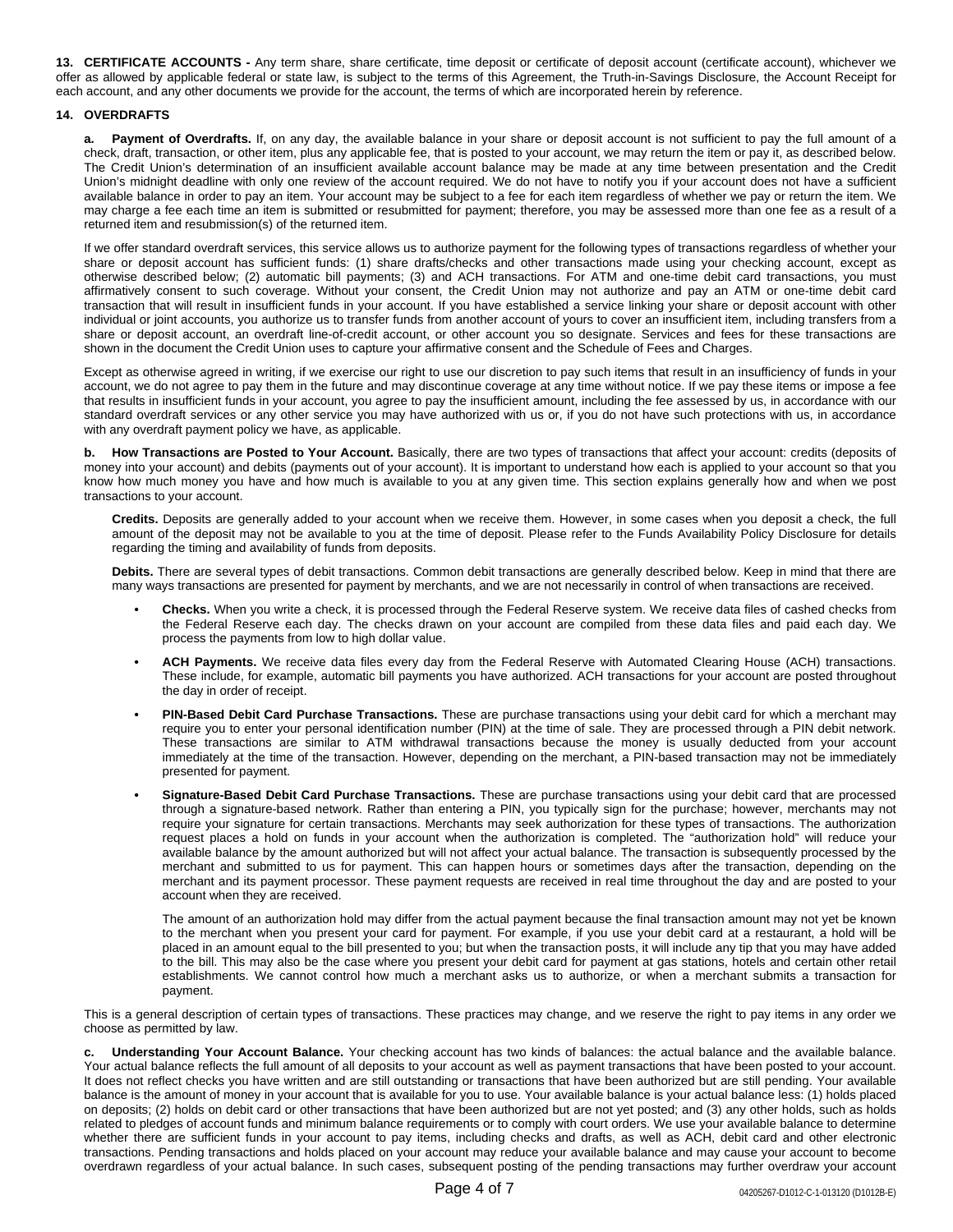and be subject to additional fees. You should assume that any item which would overdraw your account based on your available balance may create an overdraft. You may check your available balance online at www.pecutx.org, at an ATM, by visiting a credit union branch or by calling us at 800-772-1955 or 512-474-1955.

**15. POSTDATED AND STALEDATED CHECKS OR DRAFTS -** You agree not to issue any check or draft that is payable on a future date (postdated). If you do draw or issue a check or draft that is postdated and we pay it before that date, you agree that we shall have no liability to you for such payment. You agree not to deposit checks, drafts, or other items before they are properly payable. We are not obligated to pay any check or draft drawn on your account that is presented more than six months past its date; however, if the check or draft is paid against your account, we will have no liability for such payment.

### **16. STOP PAYMENT ORDERS**

**a. Stop Payment Order Request.** Any owner may request a stop payment order on any check or draft drawn on the owner's account. We may accept an oral stop payment order; however to be binding, within 14 days the order must be put in writing,must accurately describe the check or draft, including the exact account number, check or draft number, and amount of the check or draft.. If we receive incorrect or incomplete information, we will not be responsible for failing to stop payment on the check or draft. In addition, we must receive sufficient advance notice of the stop payment order to allow us a reasonable opportunity to act on it. If we recredit your account after paying a check or draft over a valid and timely stop payment order, you agree to sign a statement describing the dispute with the payee, to assign to us all of your rights against the payee or other holders of the check or draft, and to assist us in any legal action.

Stop payment orders for preauthorized debit transactions from your account are governed by Regulation E. Please refer to the Electronic Fund Transfers Agreement and Disclosure for rules regarding stop payments on preauthorized debit transactions.

**b. Duration of Order.** Oral stop payment orders for checks or drafts will lapse within 14 calendar days unless confirmed in writing within that time. A written stop payment order is effective for six months and may be renewed for additional six-month periods by submitting a renewal request in writing, or in a record if allowed by applicable law, before the stop payment order then in effect expires. We do not have to notify you when a stop payment order expires.

**c. Liability.** Fees for stop payment orders are set forth in the Truth-in-Savings Disclosure or Schedule of Fees and Charges. You may not stop payment on any certified check, cashier's check, teller's check, or any other check, draft, or payment guaranteed by us. Although payment of an item may be stopped, you may remain liable to any item holder, including us. You agree to indemnify and hold the Credit Union harmless from all costs, including attorney's fees and all damages or claims related to our refusal to pay an item, as well as claims of any joint account owner or of any payee or endorsee for failing to stop payment of an item as a result of incorrect information provided by you.

**17. CREDIT UNION LIABILITY -** If we do not properly complete a transaction according to this Agreement, we will be liable for your losses or damages not to exceed the amount of the transaction, except as otherwise provided by law. We will not be liable if, for example: (1) your account contains an insufficient available balance for the transaction; (2) circumstances beyond our control prevent the transaction; (3) your loss is caused by your or another financial institution's negligence; or (4) your account funds are subject to legal process or other claim. We will not be liable for consequential damages, except liability for wrongful dishonor. We are not responsible for a check or draft that is paid by us if we acted in a commercially reasonable manner and exercised ordinary care. We exercise ordinary care if our actions or nonactions are consistent with applicable state law, Federal Reserve regulations and operating letters, clearinghouse rules, and general financial institution practices followed in the area we serve. You grant us the right, in making payments of deposited funds, to rely exclusively on the form of the account and the terms of this Agreement. Any conflict regarding what you and our employees say or write will be resolved by reference to this Agreement.

**18. CHECKS OR DRAFTS PRESENTED FOR PAYMENT IN PERSON -** We may refuse to accept any check or draft drawn on your account that is presented for payment in person. Such refusal shall not constitute a wrongful dishonor of the check or draft, and we shall have no liability for refusing payment. If we agree to cash a check or draft that is presented for payment in person, we may require the presenter to pay a fee. Any applicable check or draft cashing fees are stated in the Schedule of Fees and Charges.

**19. REMOTELY CREATED CHECKS OR DRAFTS -** For purposes of this paragraph, "account" means a transaction account, credit account, or any other account on which checks or drafts may be drawn. A remotely created check or draft is a check or draft created by someone other than the person on whose account the check or draft is drawn. A remotely created check or draft is generally created by a third party payee as authorized by the owner of the account on which the check or draft is drawn. Authorization is usually made over the telephone or through online communication. The owner of the account does not sign a remotely created check or draft. In place of the owner's signature, the remotely created check or draft usually bears a statement that the owner authorized the check or draft or bears the owner's printed or typed name. If you authorize a third party to draw a remotely created check or draft against your account, you may not later revoke or change your authorization. It is your responsibility to resolve any authorization issues directly with the third party. We are not required to credit your account and may charge against your account any remotely created check or draft for which the third party has proof of your authorization.

**20. PLEDGE, RIGHT OF OFFSET AND STATUTORY LIEN -** Unless prohibited by law, you pledge and grant as security for all obligations you may have now or in the future, except obligations secured by your principal residence, all shares and dividends and all deposits and interest, if any, in all accounts you have with us now and in the future. If you pledge a specific dollar amount in your account(s) for a loan, we will freeze the funds in your account(s) to the extent of the outstanding balance of the loan or, if greater, the amount of the pledge if the loan is a revolving loan. Otherwise, funds in your pledged account(s) may be withdrawn unless you are in default. You agree we have the right to offset funds in any of your accounts against the obligation owed to us. Federal or state law (depending upon whether we have a federal or state charter) gives us a lien on all shares and dividends and all deposits and interest, if any, in accounts you have with us now and in the future. Except as limited by federal or state law, the statutory lien gives us the right to apply the balance of all your accounts to any obligation on which you are in default. After you are in default, we may exercise our statutory lien rights without further notice to you.

Your pledge and our statutory lien rights will allow us to apply the funds in your account(s) to what you owe when you are in default, except **as limited by federal or state law.** If we do not apply or offset the funds in your account(s) to satisfy your obligation, we may place an administrative freeze on your account(s) in order to protect our statutory lien rights and may apply or offset the funds in your account(s) to the amount you owe us at a later time. The statutory lien and your pledge do not apply to any Individual Retirement Account or any other account that would lose special tax treatment under federal or state law if given as security. By not enforcing our right to apply or offset funds in your account(s) to your obligations that are in default, we do not waive our right to enforce these rights at a later time.

**21. LEGAL PROCESS -** If any legal action is brought against your account, we may pay out funds according to the terms of the action or refuse any payout until the dispute is resolved, as permitted by law. Any expenses or attorney fees we incur responding to legal process may be charged against your account without notice, unless prohibited by law. Any legal process against your account is subject to our lien and security interest.

**22. ACCOUNT INFORMATION -** Upon request, we will give you the name and address of each agency from which we obtain a credit report regarding your account. We agree not to disclose account information to third parties except when: (1) it is necessary to complete a transaction; (2) the third party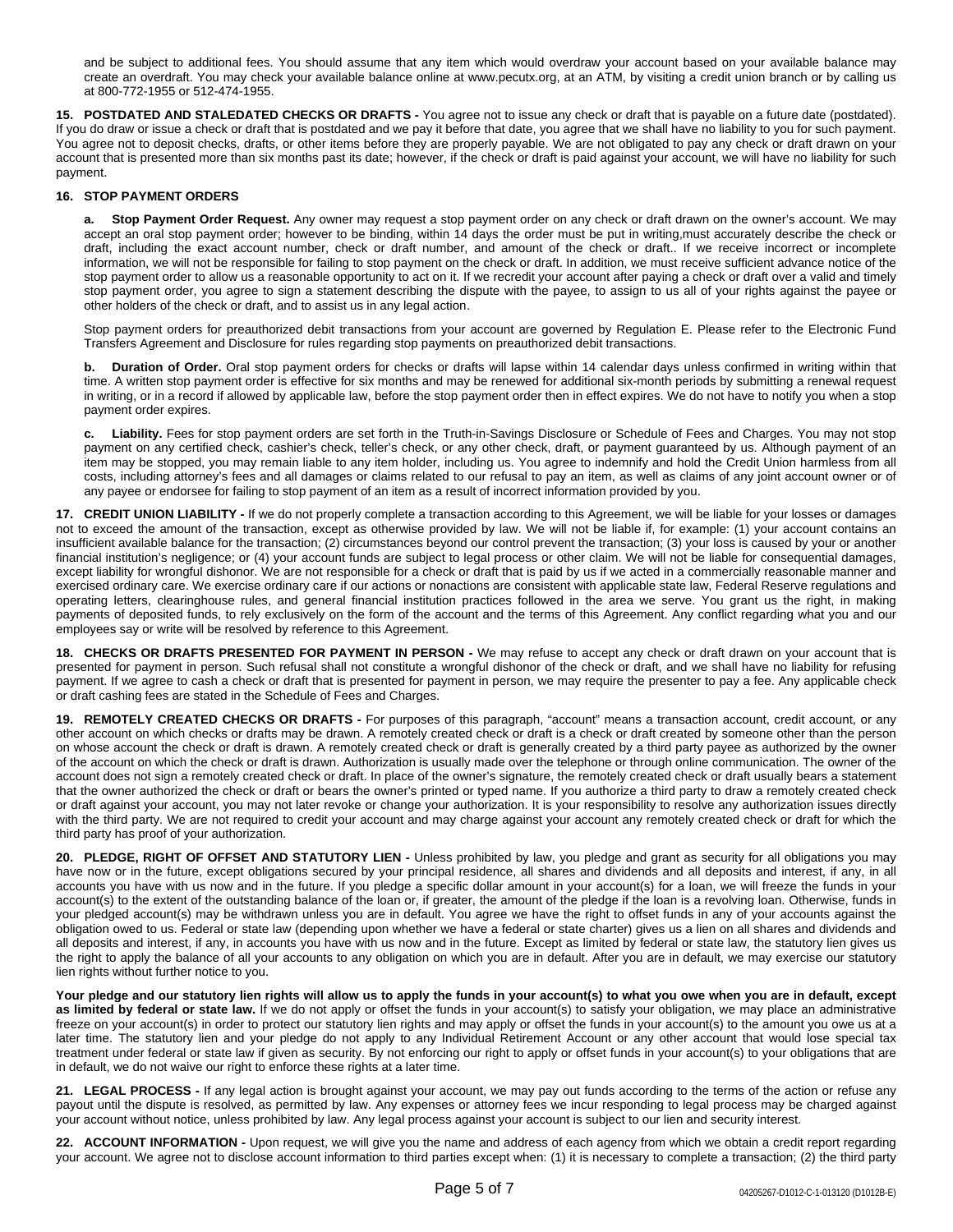seeks to verify the existence or condition of your account in accordance with applicable law; (3) such disclosure complies with the law or a government agency or court order; or (4) you give us written permission.

#### **23. NOTICES**

**a. Name or Address Changes.** You are responsible for notifying us of any name or address change. The Credit Union is only required to attempt to communicate with you at the most recent address you have provided to us. We may require all name and address changes to be provided in writing. If we attempt to locate you, we may impose a service fee as set forth in the Truth-in-Savings Disclosure or Schedule of Fees and Charges.

**b. Notice of Amendments.** Except as prohibited by applicable law, we may change the terms of this Agreement at any time. We will notify you, in a manner we deem appropriate under the circumstances, of any changes in terms, rates or fees as required by law. We reserve the right to waive any terms of this Agreement. Any such waiver shall not affect our right to future enforcement.

**c. Effect of Notice.** Any written notice you give us is effective when we receive it. Any written notice we give to you is effective when it is provided electronically or is deposited in the U.S. mail, postage prepaid and addressed to you at your statement mailing address, and will be effective whether or not received by you. Notice to any account owner is considered notice to all account owners.

**d. Electronic Notices.** If you have agreed to receive notices electronically, we may send you notices electronically and discontinue mailing paper notices to you until you notify us that you wish to reinstate receiving paper notices.

**24. TAXPAYER IDENTIFICATION NUMBER AND BACKUP WITHHOLDING -** You agree that we may withhold taxes from any dividends or interest earned on your account as required by federal, state or local law or regulations. Your failure to furnish a correct Taxpayer Identification Number (TIN) or meet other requirements may result in backup withholding. If your account is subject to backup withholding, we must withhold and pay to the Internal Revenue Service a percentage of dividends, interest, and certain other payments. If you fail to provide your TIN within a reasonable time we may close your account and return the balance to you, less any applicable service fees.

#### **25. STATEMENTS**

**a. Contents.** If we provide a periodic statement for your account, you will receive a periodic statement that shows the transactions and activity on your account during the statement period as required by applicable law. If a periodic statement is provided, you agree that only one statement is necessary for joint multiple party accounts. For share draft or checking accounts, you understand and agree that your original check or draft, when paid, becomes property of the Credit Union and may not be returned to you, but copies of the check or draft may be retained by us or by payablethrough financial institutions and may be made available upon your request. You understand and agree that statements are made available to you on the date they are mailed to you or, if you have requested, on the date they are made available to you electronically. You also understand and agree that checks, drafts, or copies thereof are made available to you on the date the statement is mailed to you or is provided to you electronically, even if the checks or drafts do not accompany the statement.

**b.** Examination. You are responsible for promptly examining each statement upon receiving it and reporting any irregularities to us. If you fail to report any irregularities such as forged, altered, unauthorized, unsigned, or otherwise fraudulent items drawn on your account, erroneous payments or transactions, or other discrepancies that are reflected on your statement within 60 days of the date we sent or otherwise provided the statement to you, we will not be responsible for your loss. We also will not be liable for any items that are forged or altered in a manner not detectable by a reasonable person, including the unauthorized use of facsimile signature equipment.

Unauthorized electronic fund transfers governed by Regulation E are subject to different reporting periods. Please refer to the Electronic Fund Transfers Agreement and Disclosure for reporting requirements pertaining to electronic fund transfers.

**c. Notice to Credit Union.** You agree that the Credit Union's retention of checks or drafts does not alter or waive your responsibility to examine your statements or the time limit for notifying us of any errors. The statement will be considered correct for all purposes, and we will not be liable for any payment made or charge to your account unless you notify us in writing within the above time limit for notifying us of any errors. If you fail to receive a periodic statement, you agree to notify us within 14 days of the time you regularly receive a statement.

**d. Address.** If we mail you a statement, we will send it to the last known address shown in our records. If you have requested to receive your statement electronically, we will send the statement or notice of statement availability to the last e-mail address shown in our records.

**26. INACTIVE ACCOUNTS -** As allowed by applicable law, we may classify your account as inactive or dormant and assess a fee if you have not made any transactions in your account over a specified period of time. The period of inactivity, the fee for servicing an inactive or dormant account, and the minimum balance required to avoid the service fee, if any, are set forth in our Schedule of Fees and Charges. You authorize us to transfer funds from another account of yours to cover any service fees, if applicable. To the extent allowed by law, we reserve the right to transfer the account funds to an account payable or reserve account and to suspend any further account statements. If a deposit or withdrawal has not been made on the account and we have had no other sufficient contact with you within the period specified by state law, the account will then be presumed to be abandoned. Funds in abandoned accounts will be reported and remitted in accordance with state law. Once funds have been turned over to the state, we have no further liability to you for such funds. If you choose to reclaim such funds, you must apply to the appropriate state agency.

**27. SPECIAL ACCOUNT INSTRUCTIONS -** You may request that we facilitate certain trust, will, or court-ordered account arrangements. However, because we do not give legal advice, we cannot counsel you as to which account arrangement most appropriately meets the specific requirements of your trust, will, or court order. If you ask us to follow any instructions that we believe might expose us to claims, lawsuits, expenses, liabilities, or damages, whether directly or indirectly, we may refuse to follow your instructions or may require you to indemnify us or post a bond or provide us with other protection. We may require that account changes requested by you, or any account owner, such as adding or closing an account or service, be evidenced by a signed Account Change Card or other document which evidences a change to an account and accepted by us.

**28. TERMINATION OF ACCOUNT -** We may terminate your account at any time without notice to you or may require you to close your account and apply for a new account if, for example: (1) there is a change in owners or authorized signers; (2) there has been a forgery or fraud reported or committed involving your account; (3) there is a dispute as to the ownership of the account or of the funds in the account; (4) any checks or drafts are lost or stolen; (5) there are excessive returned unpaid items not covered by an overdraft protection plan; (6) there has been any misrepresentation or any other abuse of any of your accounts; (7) we reasonably deem it necessary to prevent a loss to us; or (8) as otherwise permitted by law. You may terminate a single party account by giving written notice. We reserve the right to require the consent of all owners to terminate a joint multiple party account. We are not responsible for payment of any check, draft, withdrawal, transaction, or other item after your account is terminated; however, if we pay an item after termination, you agree to reimburse us.

**29. TERMINATION OF MEMBERSHIP; LIMITATION OF SERVICES -** You may terminate your membership by giving us written notice or by withdrawing your minimum required membership share, if any, and closing all of your accounts. You may be expelled from membership for any reason allowed by applicable law. We may restrict account access and services without notice to you when your account is being misused; you have